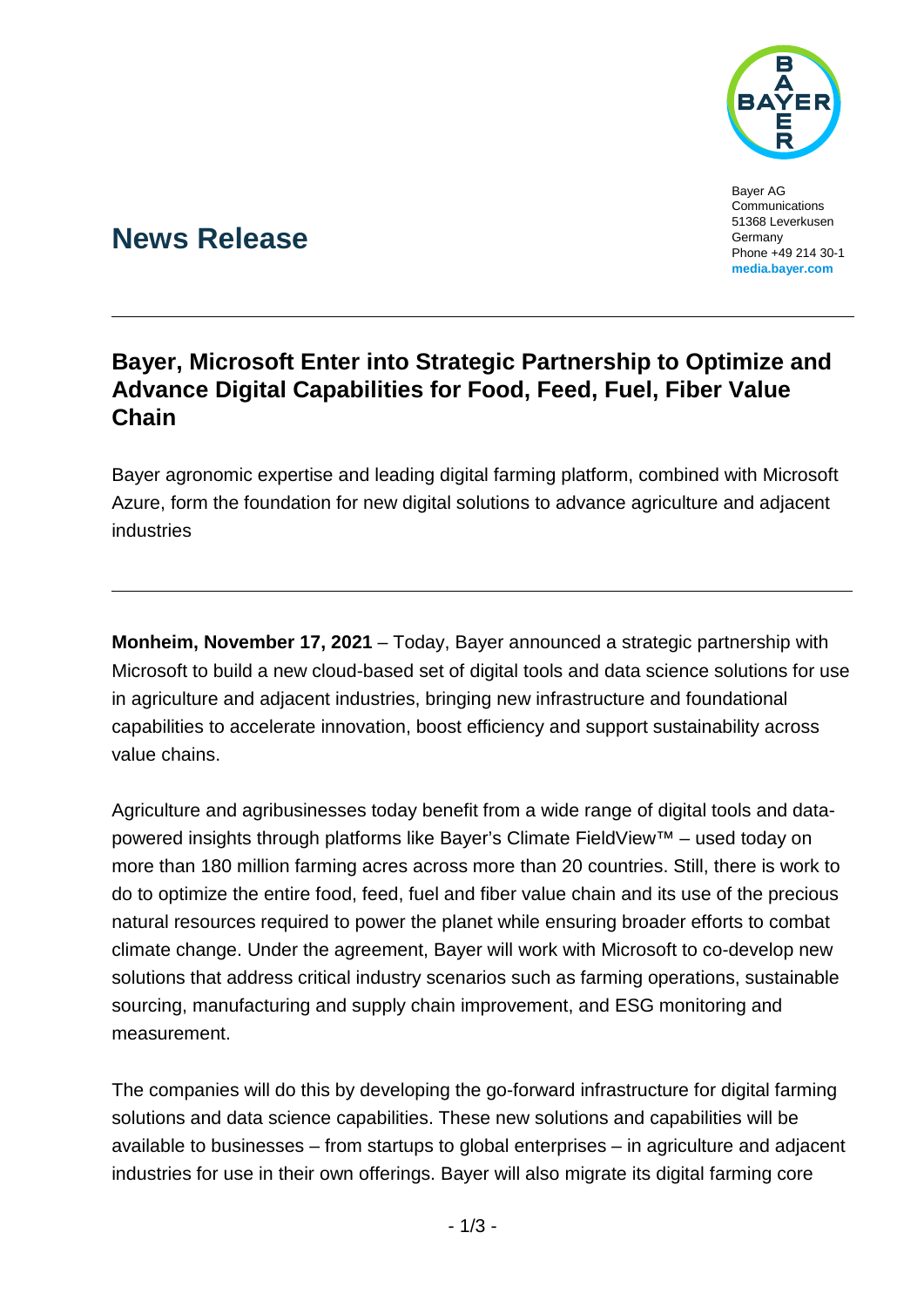capabilities to the new infrastructure for its own customer-facing solutions. The partnership builds upon a longstanding relationship between Bayer and Microsoft, and a shared commitment to data privacy, cyber security and customer trust.

"This partnership comes at a unique point in time where increased innovation is sorely needed across the food and fiber value chain," said Liam Condon, Member of the Board of Management of Bayer AG and President of Bayer Crop Science. "As we cope with an ongoing global pandemic, fragile supply chains and the continuing climate catastrophe, status quo will not suffice. We need collaboration, shared vision and action. For those reasons, Bayer and Microsoft are taking action to make a positive impact, both through our own collaboration as well as by offering off-the-shelf infrastructure and digital capabilities for other companies to address the enormous challenges facing our society."

"As agriculture and technology entrepreneurs and organizations work to advance the security and sustainability of the value chain – supporting farmers at its foundation – collaboration is required," said Jeremy Williams, Head of The Climate Corporation and Bayer Digital Farming Solutions. "Bayer is pioneering digital innovation within agriculture. Microsoft is setting the standard in trusted, global cloud solutions. Together, we can innovate and implement as a team to deliver the food, feed, fiber and fuel needed to power our planet."

"Like every industry, farming and the food sector are undergoing rapid digital transformation, from autonomous tractors, to AI-based digital advisories, and scalable precision agriculture," said Ravi Krishnaswamy, Corporate Vice President, Azure Global Industry at Microsoft. "We're excited to partner with Bayer to accelerate this transformation and unlock even greater agricultural innovation by bringing together datadriven insights with Bayer's agronomic expertise and the power of Microsoft Azure."

This partnership is a significant, strategic step forward in accomplishing Bayer's ambitious target of 100-percent digitally enabled sales in the Crop Science division by 2030 and accelerating its ability to deliver outcomes-based, digitally enabled solutions to customers. Bayer is committed to setting a new standard for the industry in data-driven, digital innovation.